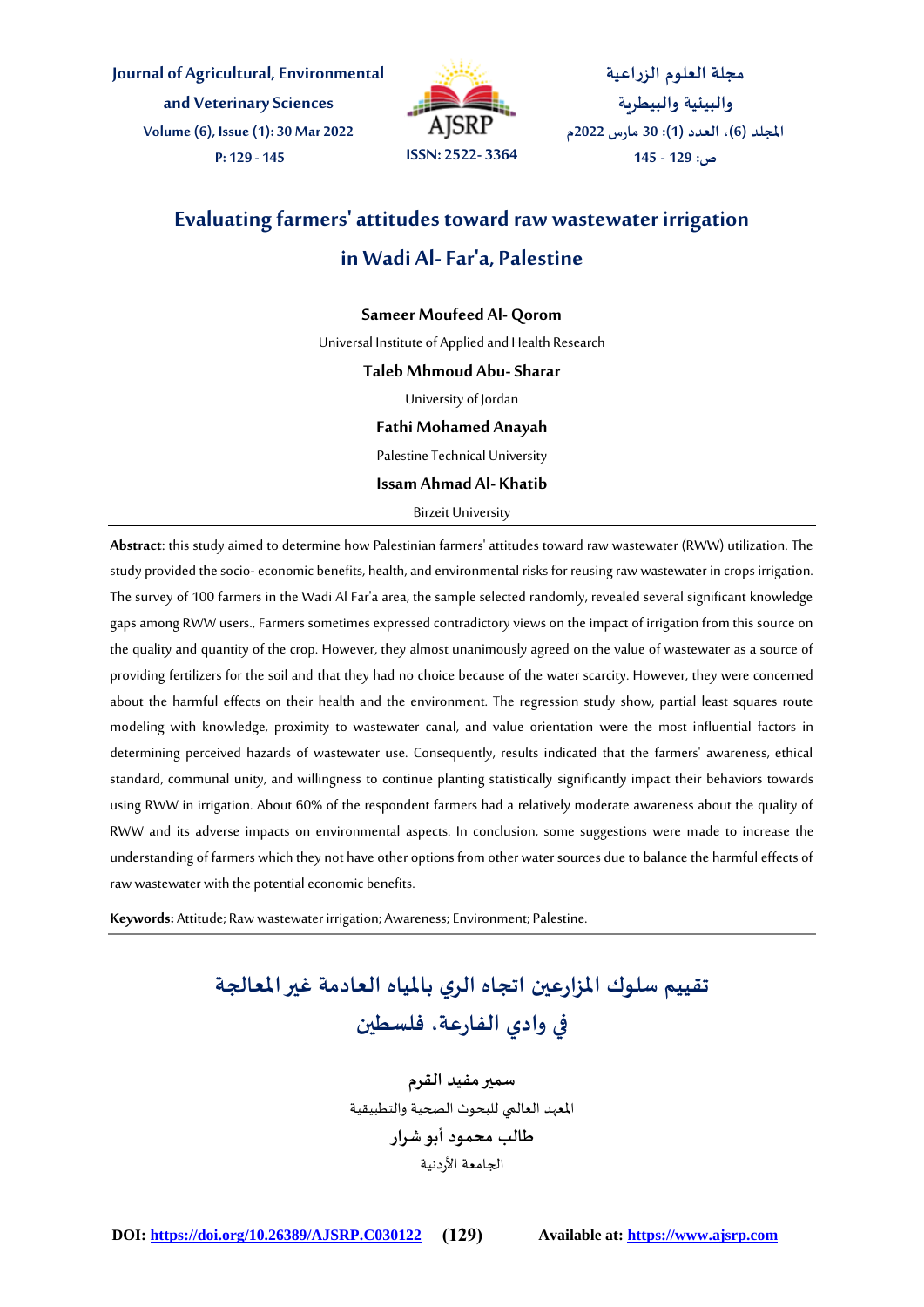**فتحي محمد عناية** جامعة فلسطين التقنية **عصام احمد الخطيب** جامعة بيرزيت

**املستخلص:** هدفت هذه الدراسة إلى تحديد موقف املزارعين الفلسطينيين من استخدام مياه الصرف الصحي الخام. عرضت الدراسة الفوائد الاجتماعية والاقتصادية والصحية والمخاطر البيئية المحتملة من إعادة استخدام مياه الصرف الصحي الخام لري المحاصيل. كشف مسح مكون من 100 مزارع في منطقة وادي الفارعة- حيث تم اختيار العينة بشكل عشوائي- كشفت النتائج عن العديد من الفجوات المعرفية الهامة بين مستخدمي المياه العادمة غير المعالجة. أعرب المزارعون في بعض الأحيان عن آراء متناقضة حول تأثير الري على المزروعات من هذا المصدر على جودة وكمية المحصول. ومع ذلك فقد اتفقوا بالإجماع تقرببًا على قيمة المياه العادمة كمصدر لتوفير ً الأسمدة التي يجب اضافتها للتربة في حالة أنه لا يوجد لديهم خيار نتيجة ندرة المياه. ومع ذلك، فقد كانوا قلقين بشأن الآثار الضارة على صحتهم وبيئتهم. أشارت دراسة االنحدار إلى أن نمذجة مساراملربعات الصغرى الجزئية مع املعرفة، والقرب من قناة الصرف الصحي، وتوجيه القيمة كانت من أكثرالعوامل املؤثرة في تحديد املخاطر املتصورة الستخدام املياه العادمة. وهكذا أشارت النتائج إلى أن وعي المزارعين، والمعايير الأخلاقية، ووحدة المجتمع، والاستعداد لمواصلة الزراعة تؤثر بشكل كبير على سلوكياتهم تجاه استخدام المياه العادمة ًالخام في الري. حوالي 60% من المزارعين المستجيبين لديهم وعي معتدل نسبيًا حول جودة مياه الصرف الصحي وآثارها البيئية السلبية المحتملة. في الختام تم تقديم بعض الاقتراحات لزبادة فهم المزارعين في التعامل مع هذا المصدر من المياه عند الضرورة من أجل موازنة اآلثارالضارة ملياه الصرف الصحي الخام مع الفوائد االقتصادية املحتملة.

**الكلمات املفتاحية:** السلوك، الري بمياه الصرف الصحي الخام، الوعي، االدراك، البيئة، فلسطين.

# **INTRODUCTION.**

Climate change, water scarcity, population inflation, rising food demands, and accelerated urbanization are all global issues, need to find alternate sources of water for sustainable water management. Recently, there has been renewed interest in wastewater irrigation (treated or untreated) is widely applied either in arid and semi- arid countries that experience a lack of freshwater resources or in low- income communities to cut freshwater and fertilizing costs. (Clemens et al., 2020; Darvishi et al., 2010; Ghanem, 2012; Qadir et al., 2010),

Agriculture is the largest water consumer comprising 70% of global withdrawals (Ardakanian, 2016). With limited water resources, the use of wastewater can play an essential role in addressing the issue of rising demands of freshwater. Prohibition on the development of new groundwater resources will raise population demand for present freshwater supplies (Anayah and Almasri, 2009). The issue of raw wastewater has received considerable critical attention nowadays because about 20 million hectares in 50 developing countries are irrigated with raw wastewater, notwithstanding, most studies in the field of wastewater irrigation have only focused on partially treated or diluted wastewater (Bougnom et al., 2020; Hussain et al., 2001). The arid and semi-arid regions are considered the largest wastewater users because water scarcity is significant. Therefore farmers will take health risks and use RWW when there is an opportunity for direct economic benefits (Inyinbor et al., 2019).

The local authorities are responsible for RWW collection and treatment services in the West Bank, except in the refugee camps. The United Nations Relief and Works Agency is in charge of these services.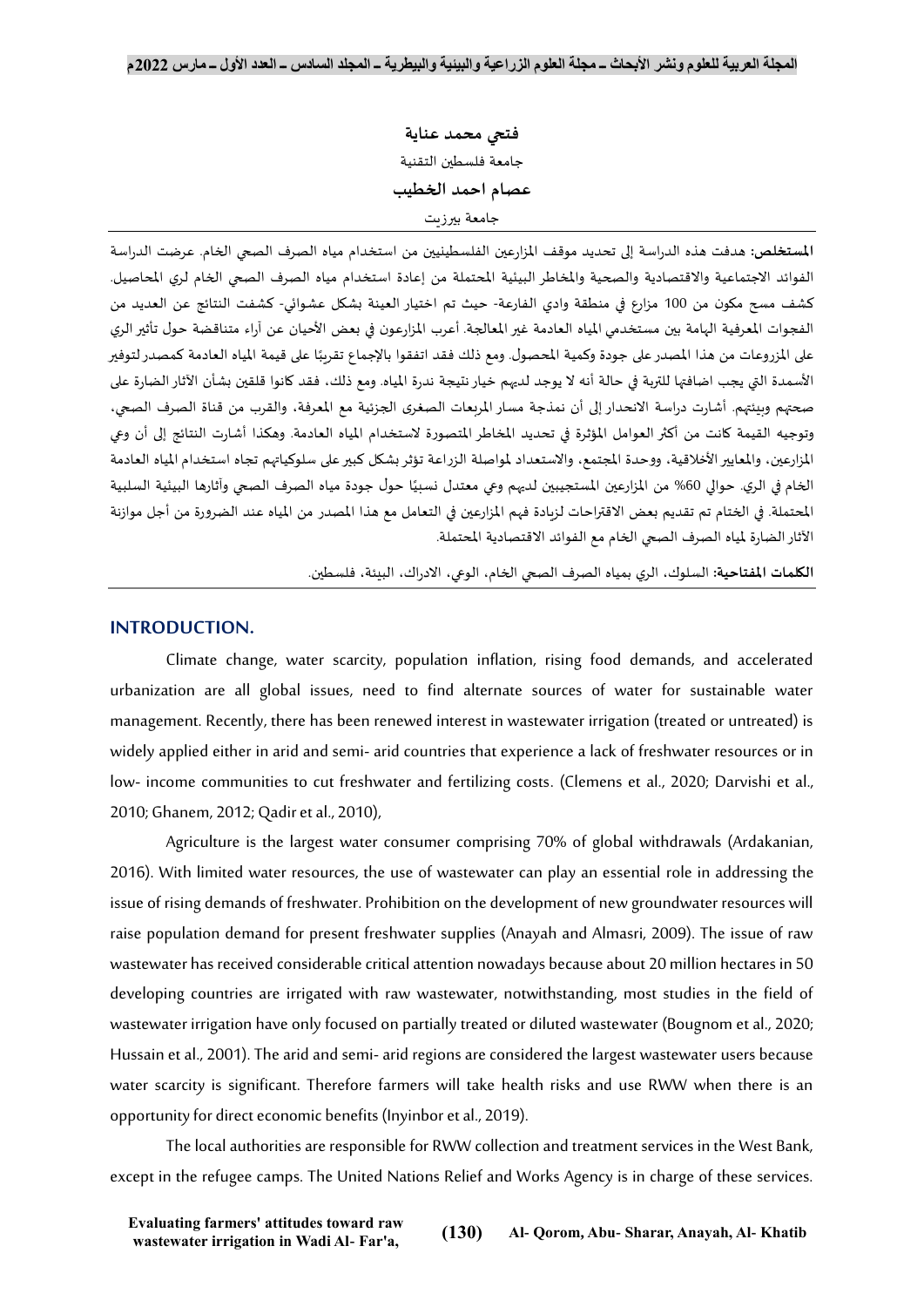Of the 76.7 million cubic meters of RWW generated annually in the West Bank, only 21 and 9.5 MCM are collected and treated, respectively (PCBS, 2012). barely 30% of the population in the West Bank is connected to sewerage networks (Daghara et al., 2019). As a result, one of the most significant challenges for the success of wastewater- use projects is contingent on the support of the farmers directly affected by these projects.

On the other hand, attention should also be paid to the opposition of some farmers to these projects and their fear of the expected effects; perhaps there is little published data on complete knowledge and lack of confidence. It is noted that research to date has not yet determined Palestinian farmers' opinion surveys on the issue of raw wastewater use in all literature. In addition to that, almost all studies were conducted in the USA, Australia, and Western Europe, while less information is available on the position of farmers in other regions (Hanjra et al., 2012; Ahsan et al.,2018). Because of the wide range of culture, climate, water supply, economy, and other factors, farmer attitudes must be studied in diverse regions and under varying environmental and climatic situations. This diversity hampers the transferability of individual findings and conclusions. From one region to the next is a concern.

In Palestine, most studies focus on the effects of treated or untreated wastewater on the soil properties and heavy metals accumulation in the soil and in the plants. The study of Al Qorom and Abu Sharar (2021) estimated the health risk index of the accumulation of heavy metals in selected crops (zucchini and eggplant) due to long- time irrigation with raw wastewater. However, very few valid surveys or studies have been carried out to document the socio- economic and health repercussions of such practices (Maleksaeidi et al., 2018). That discusses the level of awareness of Palestinian farmers towards environmental issues and determines the key factors that affect their general behaviors. Because Their knowledge and views of situations primarily influence people's behaviors, improving their knowledge and perceptions will change their behaviors. Studies of (Rashid et al., 2017; Rashidul Alam, 2017; Salem et al., 2021) show the importance of evaluating People's attitudes on using RWW irrigation, Moreover are viewed as an undesirable phenomenon in society, while changing as a result of increased understanding (Maleksaeidi et al., 2018). So, this paper attempts to show one of the most significant current discussions in using Raw wastewater for irrigation, besides to, farmers' knowledge and drivers about the subject. The specific objective of this study was to (a) determine Palestinian farmers' attitudes concerning wastewater irrigation problems and challenges and (b) study the elements that influence farmers' attitudes. In favor of irrigating with wastewater, this case study- style research begins by discussing the current condition of wastewater use in Palestine. The concerns to human health and the environment connected with wastewater application are then highlighted. The adjustments to survey data and valuation tasks will follow, followed by a results analysis and conclusion.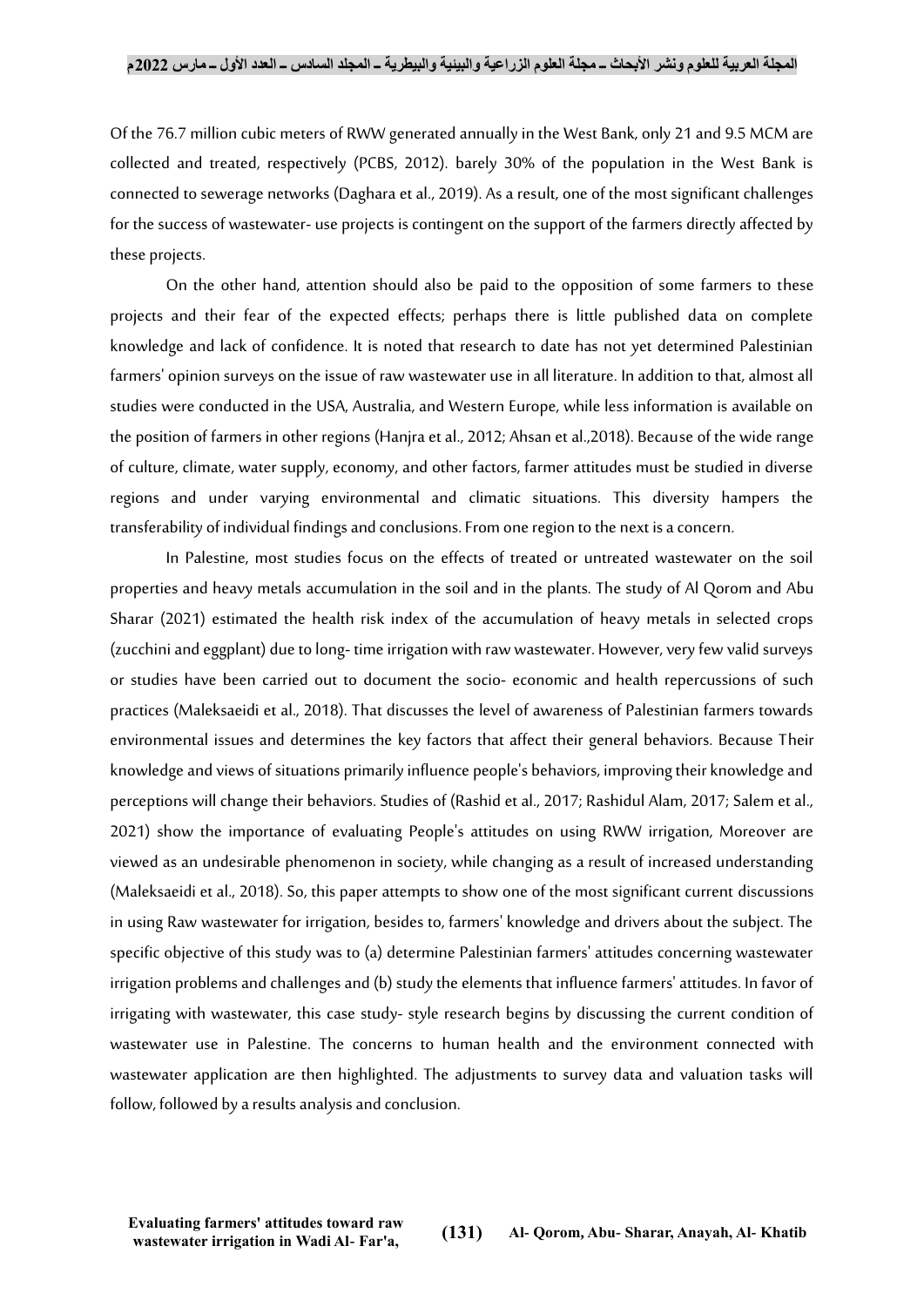### **MATERIALS AND METHODS.**

#### **Study Area:**

The total area of the city of Nablus represents (14%) of the total area of the West Bank, while the area of Wadi Al- Far'a is approximately (6%) of the same total area. Wadi Al- Far'a is a confined area between the Nablus Mountain range in the west and the Jordan Valleyin the east. This region contains the principal aquifers. In Wadi Al- Far'a, there are 61 agricultural wells with an annual average abstraction of 6.2 MCM and 13 springs with an annual average discharge of 14.4 MCM (Salem et al., 2021; Tiehatten et al., 2017), so it is a vital groundwater resource in feeding several cities such as Nablus, Tubas, and Jericho. The nature of the geographical area contains a slop that starts at an altitude of 460 meters above the sea level (ASL) from the west to 189 meters Below Sea level (BSL) to the east near the Jordan River The climate of the region is dry in summer and cold in winter. The rainfall season from October to March occurs over a transitional zone of 150 mm in the east and increases to 600 mm towards the west of Nablus.

Nablus district is divided into two main parts in terms of wastewater discharge. The Wadi Al-Far'a represents the eastern part in which wastewater coming from the city is caused by industrial and commercial activities along the valley's course. However, the wastewater is treated in the western part of the city. The portion of the wastewater discharge is used in agriculture irrigation. The remaining discharge runs along the Wadi Al Zomer as treated flow. The local study indicates several types of soils composed of Wadi Al- Far'a, the most important of which are Clay loam, whose primary source is rocks and dolomites as parent material constituting about 6% of the total area of the land. It also has an area of about (115,447) dunum distributed to several divisions, such as lands planted with fruit trees and lands cultivated with field crops and forest lands (Shadeed, 2008). The primary sources of discharging raw wastewater are divided into Domestic wastewater and sewage emitted from solid waste landfills from the eastern industrial area of Nablus. Still, there are about (115) Industrial Establishments, and due to the deterioration of the economic situation, some groups of these industrial facilities were closed (Shadeed, 2008). In the industrial zone, factories are classified into several types: cutting stones, quarries, concrete, tiles, concrete blocks, plastic, paper, fodder, metals, furniture, chemical industries, food, slaughterhouse, medicine, and pesticide industry. Most of them are connected directly to the sewage pipes. Some have internal treatment plants, so industrial facilities are an essential RWW source generated from Wadi Al-Far'a. (Shadeed, 2008; Abboushi et al., 2015)

#### **Population and sampling:**

The study is conducted using a cross- sectional survey. The research population was chosen after several field visits to several types of farms across Wadi Al- Far'a catchment monitoring irrigation applications. Compared to other farmers, vegetable farmers in Al- Badhan, Al- Jeftlik, An- Nassaria, and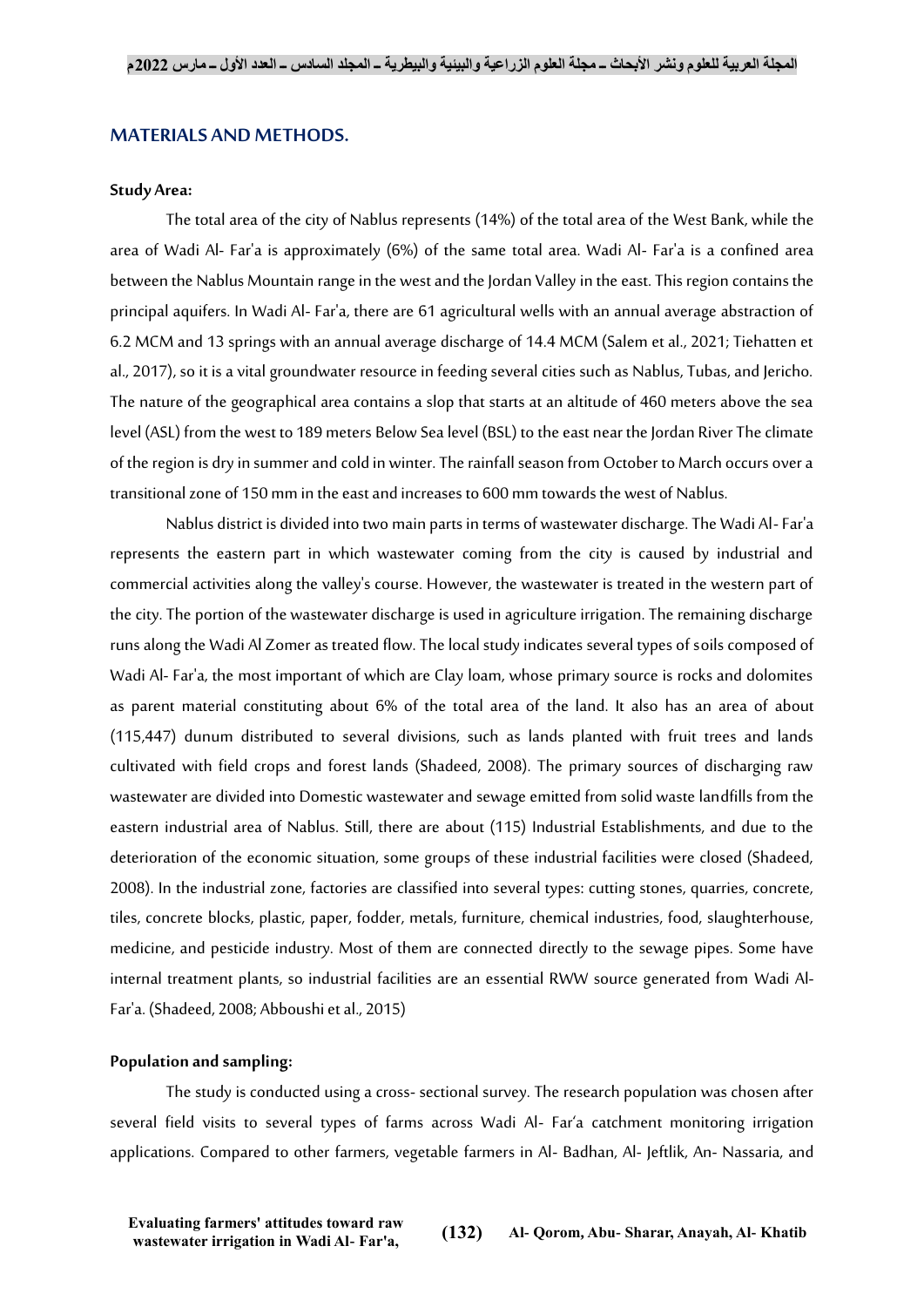Izmut use raw wastewater for intensive irrigation. Typically, local farmers in the catchment grow multiple vegetable crops such as Onions, Eggplant, Mallow, Zucchini, and Corn. In total, a sample of (100) questionnaires from 139 farmers as total number of vegetable farmers in all villages was distributed to the targeted farmers in the study area as shown in Table 1 The wastewater infrastructure in the research area is considered frail as RWW leaks from cesspits and pollutes the water and groundwater networks. Gomathi et al, (2017) found that more than 46% of the local communities suffer from leakage cesspits which can be considered the primary source of pollution in the West Bank. Even tight cesspits (or septic tanks) might cause severe contamination to the surrounding environment. Once tight cesspits (or septic tanks) overflow, RWW pollutes nearby spaces However, when full cesspits (or septic tanks) are emptied before overflowing, vacuum tankers directly release the RWW into open lands and valleys (Fan et al., 2021). As a result, proper RWW management is urgently required to protect human health and the environment (Al- Qorom and Abu Sharer, 2021)

**Table (1) Characteristics of different wastewater resources and number of prepared questionnaires at major study villages of Wadi Al-Far'a.**

| <b>Village</b> | Population*                               | <b>Water</b><br>network<br>condition** | <b>RWW</b><br>network<br>coverage<br>$(%)^{**}$ | <b>Cesspits or</b><br>septic tanks<br>coverage<br>$(%)^{**}$ | Open<br><b>RWW</b><br>coverage<br>$(%)$ ** | Number of<br><b>Questionnaires</b> |
|----------------|-------------------------------------------|----------------------------------------|-------------------------------------------------|--------------------------------------------------------------|--------------------------------------------|------------------------------------|
| Al-Badhan      | 3,171                                     | Good                                   | $\Omega$                                        | 95                                                           | $\overline{0}$                             | 16                                 |
| Al-Jeftlik     | 3,100                                     | Leaking                                | $\overline{0}$                                  | 100                                                          | $\overline{0}$                             | 45                                 |
| Al-Nassaria    | 1,889                                     | Good                                   | $\overline{0}$                                  | 100                                                          | $\overline{0}$                             | 30                                 |
| <b>Izmut</b>   | 3,440                                     | Leaking                                | $\theta$                                        | 100                                                          | $\overline{0}$                             | 9                                  |
|                | *(PCBS, 2012)<br>**(Gomathi et al., 2017) |                                        |                                                 |                                                              |                                            |                                    |

#### **Data collection tools and measures:**

One of the most well- known tools for conducting a questionnaire is the stratified random sampling technique utilized on farmers who used raw wastewater in irrigation. The sample size was determined by the formula proposed by Krejcie and Morgan (1970). Initially, the participants in this study were recruited from four villages Izmut, Badhan, Nassaria, and Jeftlik. From each village, a proportional sample was chosen at random. Before starting data collection, questioner statements are explained to farmers. Due to the presence of Israeli occupation troops in the villages of the research region, which restrict movement between villages on some days, and the concern of many farmers speaking to people about the secrets of their job, collecting survey data was difficult and time-consuming.

The design of the questionnaires was based on dividing into four sections with (70) questions; the first part included general inquiries about the demographic characteristics of the study community and the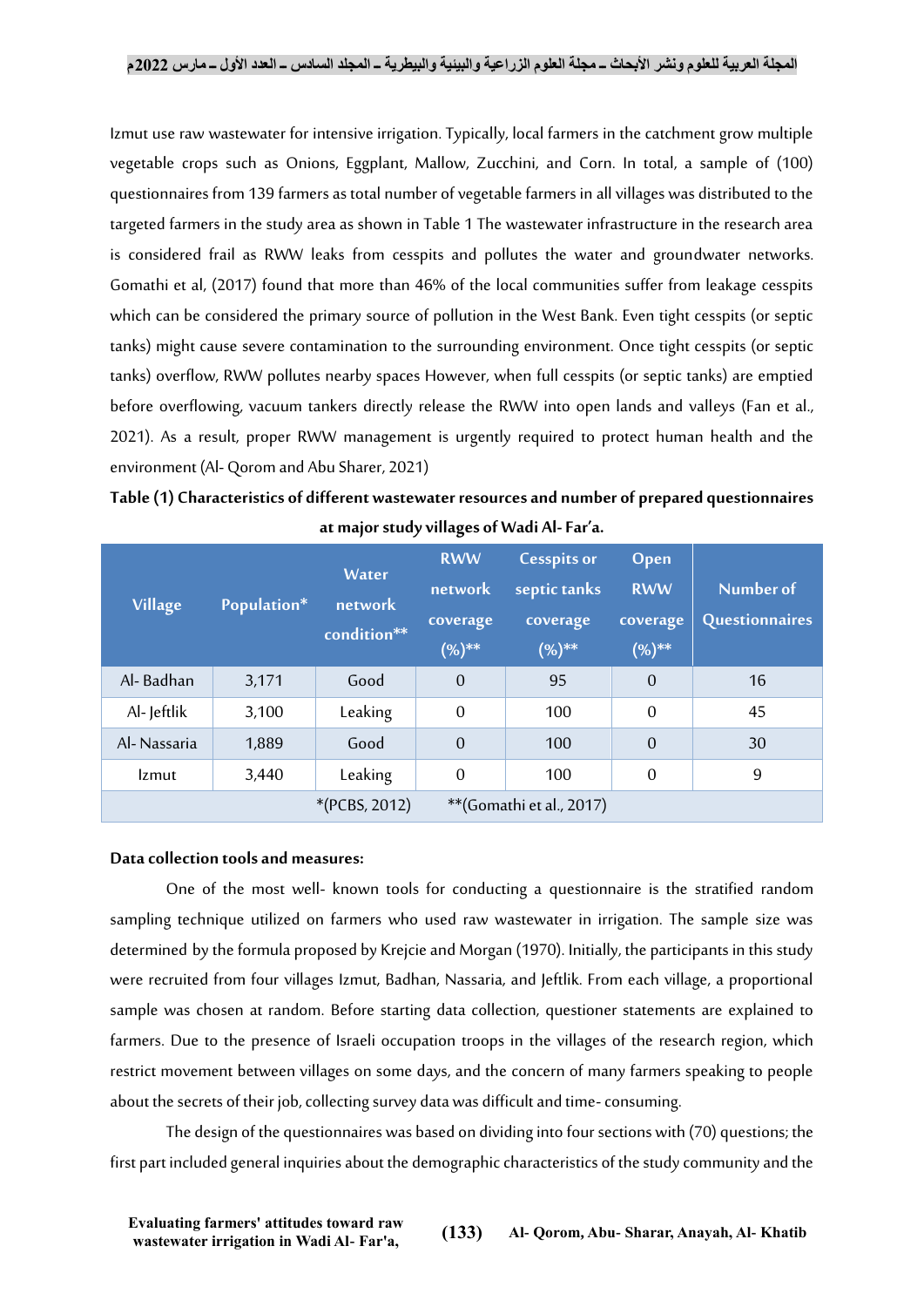farmers' degree of awareness of several issues. Then, the second part was to measure the effects of RWW irrigation on the economic and social situation. The third one assessed the impacts of RWW irrigation on health and the environment. The last section dealt with the effects of RWW irrigation on soil and vegetation besides opening questions about the farmers' drivers towards using raw wastewater in irrigation.

The knowledge variables were measured by an ordinal variable ranging from 1 (very low) to 5 (very high), and attitude variables were measured by a Likert scale ranging from 1(strongly agree) to 5 (strongly disagree). Accordingly, for attitude questions, a Likert scale was used. A Likert scale assumes that the strength/intensity of an attitude is linear, i.e., on a continuum from strongly agree to disagree strongly, and makes the assumption that attitudes can be measured. Furthermore, a panel of academic specialists was hired to assess the apparent validity of the scales used. Moreover, a pilot study involving 30 farmers using raw wastewater for irrigation was conducted in Wadi Al Far'a to evaluate the instrument. The Cronbach's alpha coefficients method is one of the more practical ways to measure the internal consistency or reliability of the research tool, i.e., the questionnaire; accordingly, Cronbach's alpha coefficients were computed to the variable topics of the questionnaire. Generally, a Cronbach's alpha value of (0.74) is adequate for a good research tool. However, values above 0.6 are also acceptable (Taber, 2018; Van Griethuijsen et al., 2015). The farmer's education and personal information heterogeneity, ordinarily, Cronbach's alpha coefficients ranged from (0.68) to (0.86). As a result, the research tool, i.e., the questionnaire of the present research, is reliable and consistent; therefore, the applicability of the research results to other parts of Palestine and neighboring countries of similar circumstances is considerable. To conclude, several concepts and variables include awareness, ethical standards, community unity, and willingness to continue farming (Peng et al., 2020). were used as illustrated with Cronbach's alpha reliability coefficient in Table 2.

| variables                  | definition                                                                                 | alpha coefficient |
|----------------------------|--------------------------------------------------------------------------------------------|-------------------|
| knowledge                  | Farmer's understanding of wastewater use and health and<br>environmental concerns.         | 0.68              |
| <b>Economic benefits</b>   | Farmers' financial gain from wastewater- use programs.                                     | 0.72              |
| <b>Environmental risks</b> | The magnitude of the wastewater environmental concerns.                                    | 0.70              |
| <b>Health risks</b>        | The magnitude of the health dangers posed by wastewater use.                               | 0.72              |
| Willingness                | Values that place a premium on achieving the best possible results<br>for each individual. | 0.68              |
| Social-altruistic          | Values that indicate care for the well- being of others.                                   | 0.74              |
| Public acceptability       | Public acceptance of the development of wastewater- use programs.                          | 0.78              |

**Table (2)Summary of various knowledge variables and their corresponding Cronbach's alpha coefficient used in evaluating farmer knowledge responses toward using RWW at Wadi Al-Far'a.**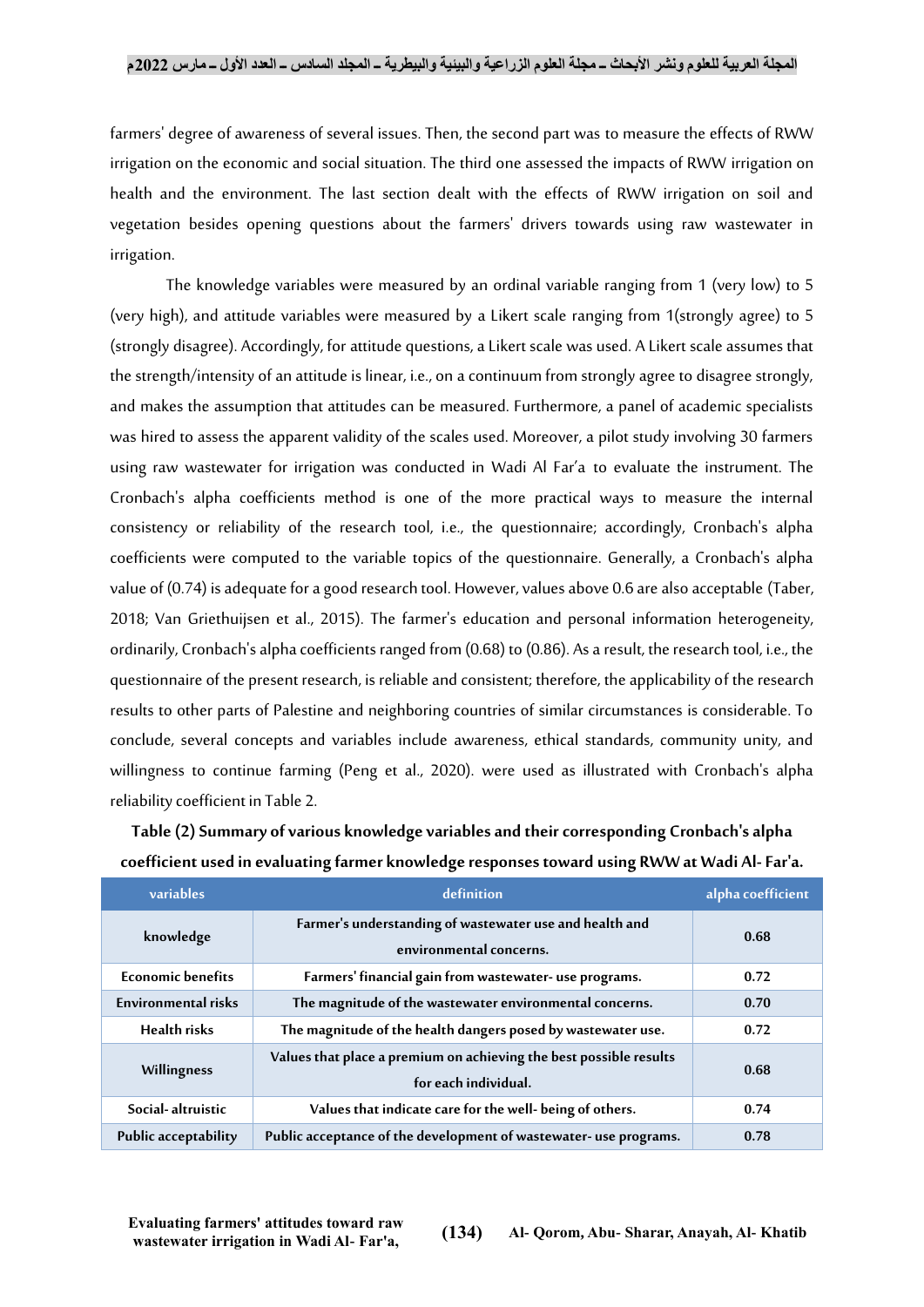| variables                 | definition                                                                                                                                           | alpha coefficient |
|---------------------------|------------------------------------------------------------------------------------------------------------------------------------------------------|-------------------|
| Ethicality                | Farmers' perceptions of their level of responsibility, accountability<br>for items under their control and management.                               | 0.70              |
| <b>Risk perception</b>    | Farmers subjective assessment of the qualities and severity of a risk.                                                                               | 0.82              |
| <b>Trust</b>              | Farmer's views on whether or not the authorities promote<br>wastewater- use plans.                                                                   | 0.86              |
| Communal context          | Attitudes about population changes such as mortality, fertility, and<br>migration rates, which increase the requirement for wastewater<br>treatment. | 0.84              |
| Organizational<br>context | Attitudes toward the relevant institutions' ability to maintain high<br>effluent quality.                                                            | 0.68              |
| Environmental<br>context  | Attitudes toward the significance of the natural environment in<br>influencing how farmers use wastewater.                                           | 0.70              |
| Technological<br>context  | Attitudes toward mechanical technology that provide low-cost<br>solutions.                                                                           | 0.75              |

\*knowledge variables measured byan ordinal variable ranging from 1 (very low) to 5 (very high), and attitude variables measured by a Likert scale ranging from 1(strongly agree) to 5 (strongly disagree). (Source: Sheidaei et al., 2015)

# **RESULTS AND DISCUSSION.**

# **Farmer's knowledge about wastewater use:**

The RWW utilized by local farmers has a high percentage of nitrogen and salts (e.g., nitrates), which may be causing severe harm to plants. Due to the over- nitrification of soil and deteriorating human health, if these salts accumulate inside plant tissues (Al Qorom and Abu Sharar, 2021), a significant percentage of iron can accumulate in the soil and plants compared to the maximum amounts permitted by the Palestinian guidelines. Following broad characteristics of farmers in the questionnaire, the first set of questions attempted to measure knowledge factors using ordinal variables ranging from 1 (very low) to 5 (extremely high) figure 4. Around 59% of farmers were highly aware of the legislation and regulations governing the safe disposal of wastewater in agriculture. A medium percentage of farmers (45%) recognized the impacts of RWW on the fertility and productivity of soil irrigated with raw wastewater. The vast majority (70 %) know the chemical compounds absorbed by plants and the contents of irrigation water. The other questions examined the impact of RWW's harmful effects on soil and environmental quality to 62 % of farmers. The purpose of this study was to see if the participants were aware of the effects of long- term and short- term raw wastewater irrigation. Some questions asked the participant, just 27% were aware of the long- term consequences of wastewater irrigation on heavy metal levels and kinds of soils. Despite having years of experience with wastewater application, 73 % of farmers were aware of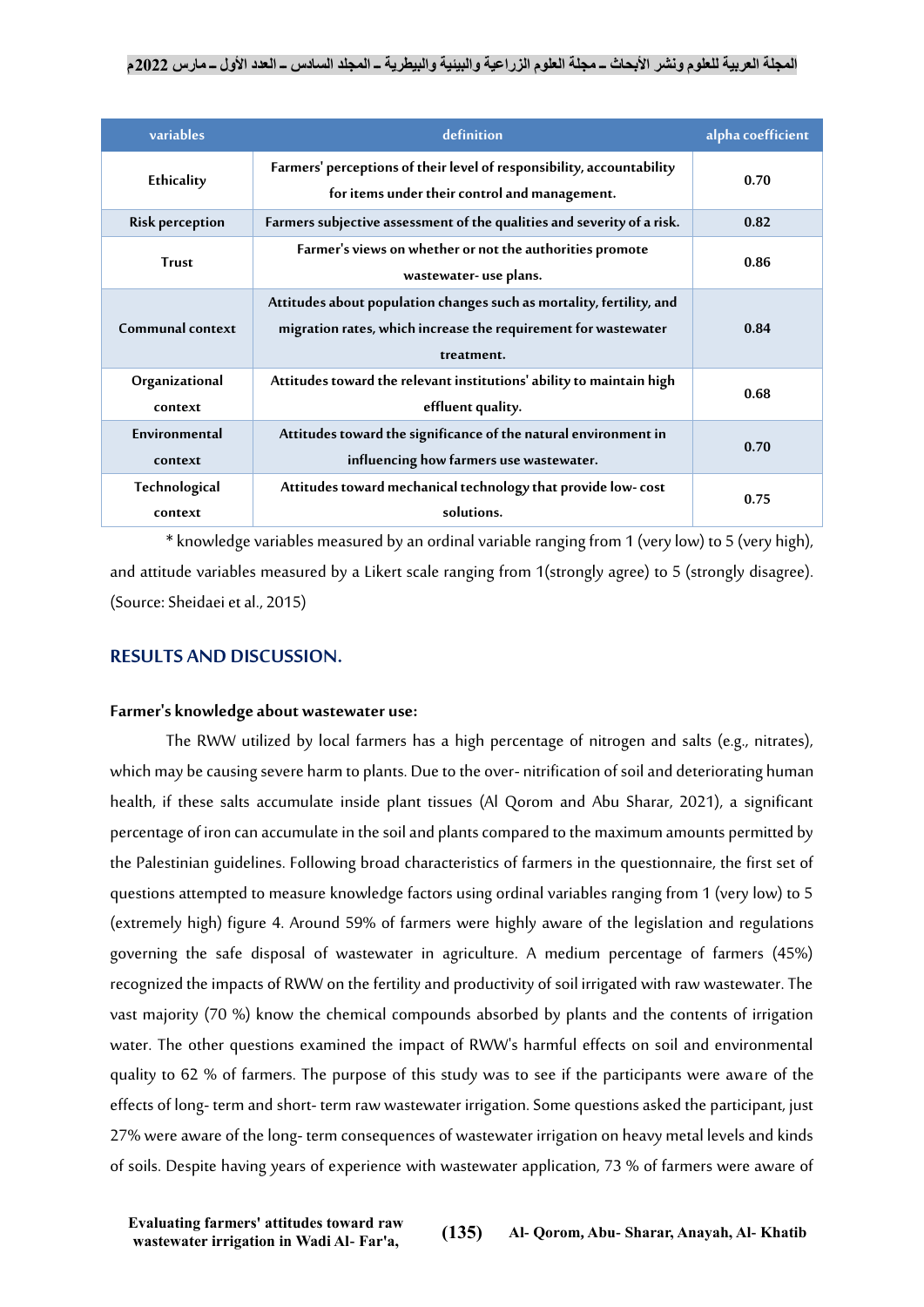the potential health dangers. Some farmers 44% argued that crop irrigation by raw wastewater does not have harmful effects of wastewater on farmworkers and customers, while others 56% agreed that using RWW for irrigation of vegetables and other crops is unsafe at all,

Overall, these results indicate knowledge about the nutrient content of wastewater and the health risks associated with using this water source due to sufficient information dissemination to farmers. Consequently, these results suggest that learning from experience and discussion with other farmers are the most desirable ways for receiving information about wastewater in the absence of well- managed public awareness programs (78% of farmers never participate in environmental and health awareness programs). Furthermore, just 15% of farmers could participate in agricultural extension courses. Extension efforts, they concluded, were ineffectual in enhancing wastewater information. Indeed, vegetable farmers were using RWW while they were aware of this contaminated water source's undesirable quality and adverse health and environmental impacts. According to the findings, most farmers (more than 80%) have an economic driver. They are interested in the economic aspect and the expected earnings from producing the crop utilizing this type of water. These findings are congruent with the results of the (Rutkowski et al., 2007) study, which revealed that most farmers who use RWW for irrigation are well aware of this water resource's negative environmental and health impacts related to skin infections. However, they still had different perspectives and attitudes toward this water resource.

#### **Highlights on farmers' attitudes towards wastewater use.**

#### **Socio-economic farmers characteristics:**

The farmers responded to several inquiries about their socio- economic characteristics at the beginning of the questionnaire. These characteristics include age, gender, education level, employment status, income, experience, locality. Accordingly, the analysis results about 63% of the respondent's farmers are aged between 20- 40 years old. Consequently, these farmers are still young people who are generally productive, economically active, and technically efficient. Notwithstanding, about 60 % of them had less than five years of experience in growing vegetable crops. Moreover, (75 % of them) were smallholders who had at most five- dunum farms to plant. In addition, findings indicated that the family sizes of 64 % of the vegetable farmers were five people or fewer, and half of the farmers' questioners, about 47%, had a university degree. In conclusion, this indicates that young, educated farmers are more likely to adopt new agriculture techniques and understand the consequences of their farm decisions on society and the environment.

#### **Economic benefits and risks of wastewater:**

Irrigated vegetables such as zucchini, eggplant, onions, mallow, and maize are mostly irrigated with RWW. At the same time, some farmers prefer to use RWW water to irrigate animal feeds such as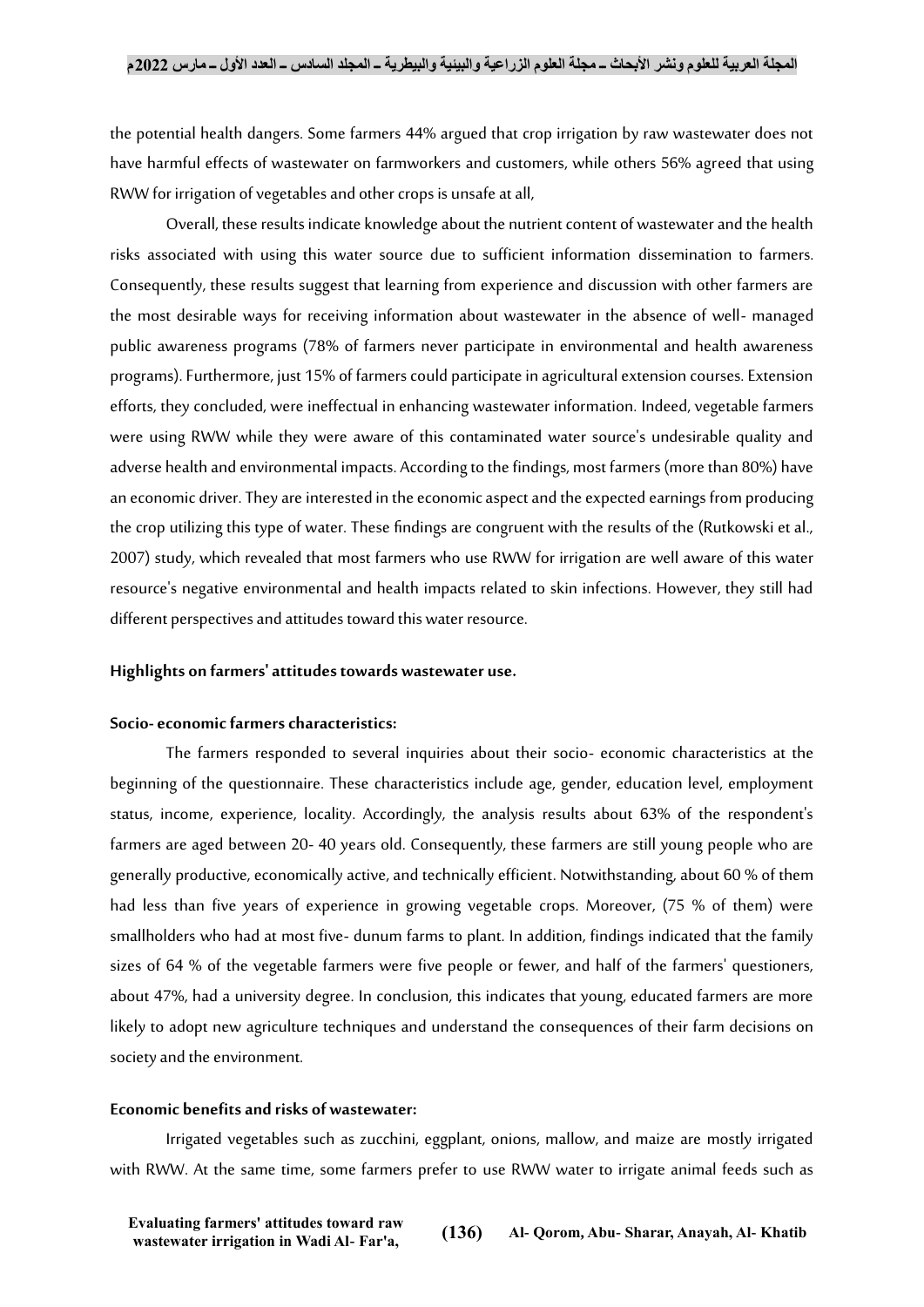maize and barley because local authorities prohibit using raw wastewater to irrigate vegetables before treatment. Despite this, 75% of farmers expressed that the grain is lower quality than the grain irrigated with fresh water and farmers saw a significant loss in the production of maize, eggplant, and onion crops when irrigated with wastewater compared to irrigation with fresh water, as shown in (Table 3).

A slight majority of farmers (10%) believed that RWW irrigation was responsible for increasing the fertility of their land. Although they could not measure the contribution of fertilizers to wastewater, they found that when raw wastewater is used, the need to use fertilizers decreases. Thus, while saving fertilizer, wastewater has reduced its production expenses. The results also showed that the productivity of some crops (e.g., mallow) had a significant impact on people's perceptions of economic rewards (Table 3).

Farmers in peri- urban areas had conflicting opinions about crop production produced under RWW irrigation. Furthermore, 70% of farmers believed that when corn or crops, in general, is irrigated with wastewater, it grows well and has a greater yield, as data in Table 10, than when it was irrigated with fresh water. At the same time, practically other findings claimed lower yields as in Table 4, and this indicates that farmers have varying trends and behaviors regarding the economic aspect.

| freshwater (FW). |                        |                         |        |              |
|------------------|------------------------|-------------------------|--------|--------------|
| Crops            | <b>Irrigated by FW</b> | <b>Irrigated by RWW</b> | t-test | Significance |
| Corn             | 1.2                    | 0.8                     | 6.324  | 0.002        |
| Onion            | 4.8                    | 3.5                     | 4.654  | 0.002        |
| Eggplant         | 1.5                    | 0.9                     | 6.432  | 0.007        |
| Mallow           | 2.7                    | 2.1                     | 7.435  | 0.010        |

**Table (3) Crop average yields (tons per dunum) under irrigation with wastewater (RWW) and** 

(Source: farmers questioners)

The results also revealed that the mentioned variables explained 52% of the overall variance in attitudes towards wastewater's economic advantages and risks. The most important determinant of the economic benefits of wastewater was the distance of the farm to the RWW channel (proximity), followed by orientation of productivity and selfish value, according to standard regression coefficients (Table 4).

Zucchini 4.1 3.8 5.432 0.009

The one closer to the wastewater canal has RWW for more consistent irrigation than the outlying farms. As the wastewater travels a certain distance, some waterborne fertilizers are deposited, increasing the money spent on fertilizers. The data also indicate that a single value orientation (i.e., selfish beliefs) significantly influences a single attitude about the economic advantages of wastewater (Table 4).

However, reducing irrigation water use is a frequent form of good environmental action in the face of increasing water scarcity and Israeli control of fresh wells, and selfish farmers have shown an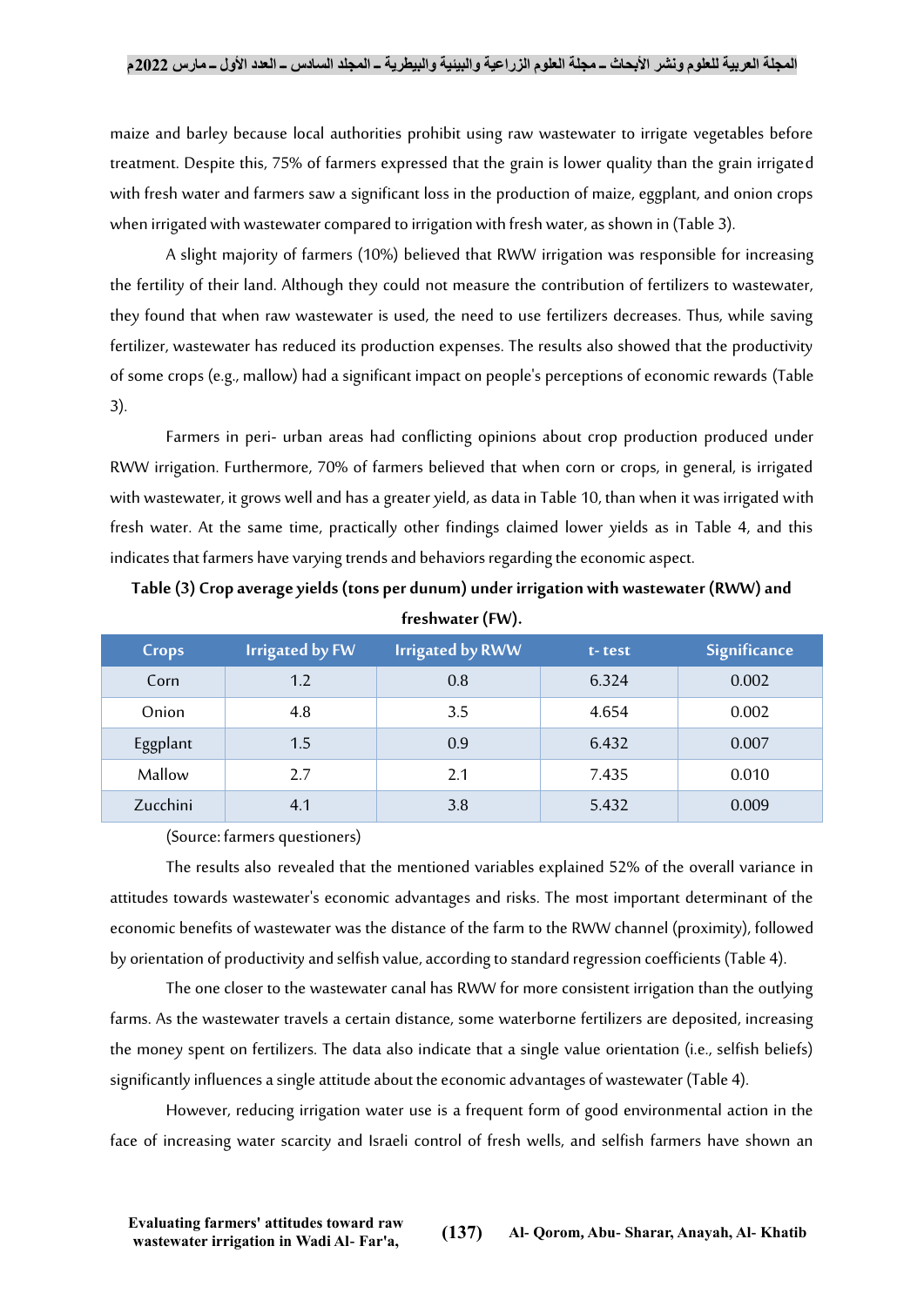excessive tendency to expand their cultivated area. Other farmers' access to raw wastewater has been tangentially restricted by expanding the cultivated areas.

One of the most compelling reasons to use RWW in irrigation is the profit potential. In general, farmers' attitudes about this alternative water source are still unfavorable, consistent with the study results (Owusu et al., 2012)

# **Table (4) Determinants of farmers' attitude towards economic benefits and risks of wastewater irrigation in Wadi Al-Far'a**

| Independent variables              | Standardized coefficients (Beta) | Sig.  |
|------------------------------------|----------------------------------|-------|
| Closeness to canal                 | 0.431                            | 0.001 |
| Productivity                       | 0.429                            | 0.001 |
| Willingness to maximizing outcomes | 0.362                            | 0.004 |
|                                    |                                  |       |

 $R^2 = 0.62$ .

# **Environmental risks of wastewater:**

Table (5) illustrates that wastewater use can reduce soil quality by raising salt and heavy metal levels and lowering production over time. In addition, 93 % of farmers agree that wastewater is a significant environmental issue through increased environmental degradation. To meet the water demands while avoiding long- term harm to the soil structure, few farmers plant water- stress- tolerant crops, crop rotation, and reduced irrigation frequency.

# **Table (5) Perceived negative impacts of Raw wastewater irrigation on the environment. in Wadi Al-**

| × | . . | v<br>۰.<br>×<br>۰ |
|---|-----|-------------------|
|   |     |                   |

| <b>Environmental risks</b>          |       |        |         |  |
|-------------------------------------|-------|--------|---------|--|
| Elements                            | Low   | Medium | High    |  |
| Reduced soil quality                | 28 %) | 44.0%  | 28.0%   |  |
| Increased environmental degradation | 7.0%  | 39.0%  | 54.0.0% |  |
| Degraded water resources            | 7.0%  | 46.0%  | 47.0%   |  |

The independent variables explained 65 % of the overall variance in attitude toward environmental threats, as indicated in Table 6. Consequently, Table 6 shows that a willingness to value, communal unity, awareness, and proximity to the canal are the strongest predictors of perceived environmental threats. Also, knowledge of wastewater usage significantly impacts perceived environmental concerns consisting with the findings of the (Mojid et al., 2010). Ordinarily, farms near main wastewater canals receive water with a high concentration of contaminants, the most significant of which are salts. Table 6 shows that willingness value played a significant effect in affecting attitudes concerning wastewater environmental concerns. Nevertheless, they persisted in expanding the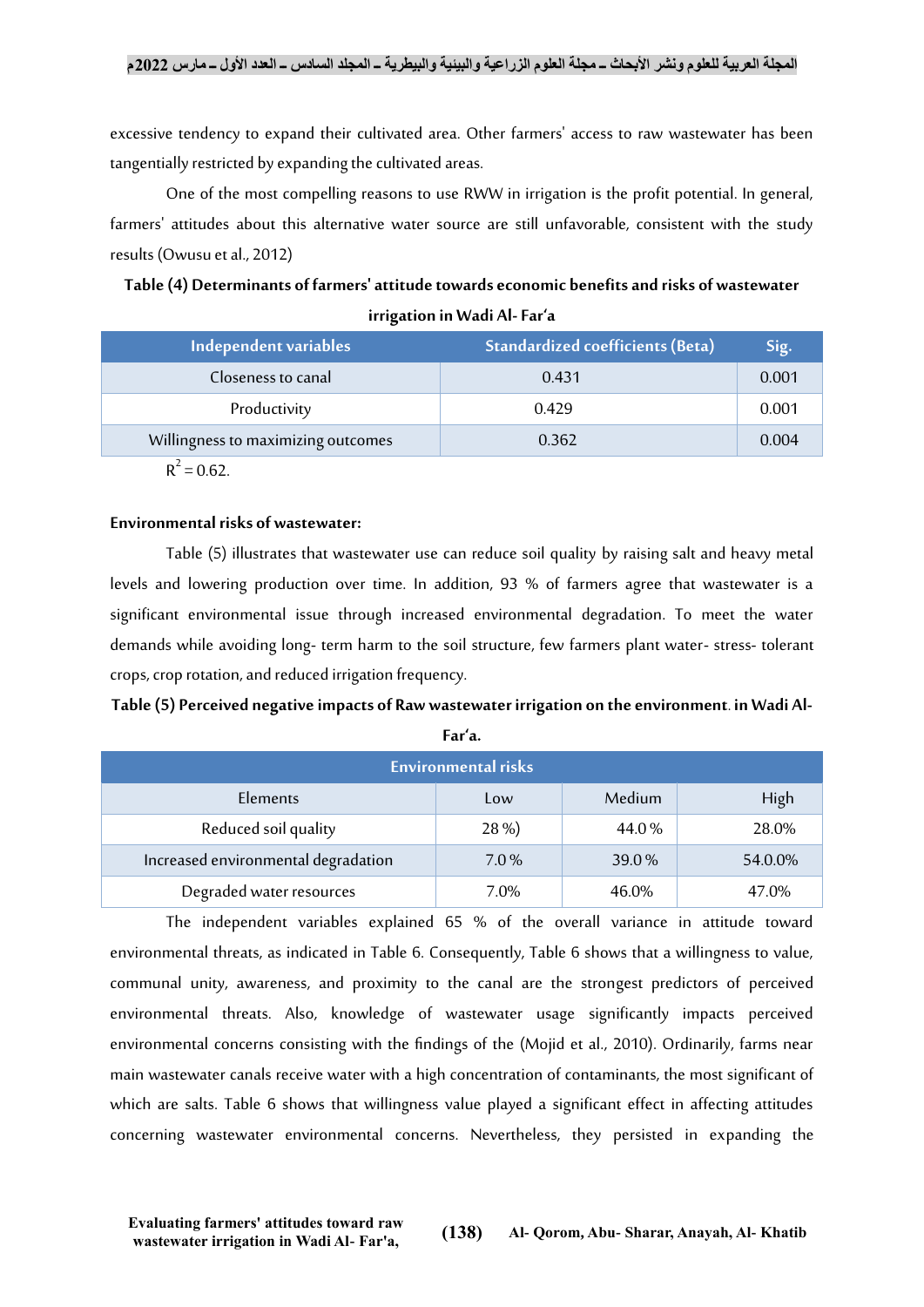agricultural area to maximize their short- term earnings, although the long- term application of raw wastewater can harm soil quality.

In conclusion, the findings revealed that communal context substantially impacts attitudes concerning wastewater's environmental dangers. However, farmers frequently have little choice but to use raw wastewater in the face of water constraints. (Almanaseer et al., 2020)

**Table (6) Determinants of farmers' attitude towards environmental risks of wastewater in Wadi Al-**

| Independent variables | <b>Standardized coefficients (Beta)</b> | Sig.  |
|-----------------------|-----------------------------------------|-------|
| Ethical standards     | $-0.919$                                | 0.001 |
| Willingness value     | 0.551                                   | 0.001 |
| Communal context      | $-0.411$                                | 0.021 |
| Awareness             | $-0.294$                                | 0.011 |
| Closeness to canal    | $-0.229$                                | 0.001 |
| $(R^2 = 0.81)$        |                                         |       |

**Far'a.**

# **Health risks of wastewater**

According to Table (7), the farmers knew raw wastewater quality's potential adverse health effects. The majority of the respondents (53% to 70%) believed that the wastewater contains parasites and harmful bacteria that cause many diseases and the possibility of these microbes reaching consumers if they did not use appropriate protection methods such as washing and sterilization. Some farmers see a low possibility of infection, and this, of course, reflects the extent of the farmers' scientific knowledge and the degree of education, and this is also in line with the study (Maleksaeidi et al., 2018; Mojid et al., 2010, which emphasizes the importance of awareness and preventive measures in reducing Parasitic infections in society.

| <b>Health Risks</b>                         |          |          |       |  |
|---------------------------------------------|----------|----------|-------|--|
| Wastewater increases                        | Low      | Medium   | High  |  |
| Microbial infection among consumers         | 15.0%    | 32.0%    | 53.0% |  |
| Prevalence of infectious diseases           | $13.0\%$ | 22.0%    | 65.0% |  |
| Toxicity of crops and vegetables            | 14.0%    | $16.0\%$ | 70.0% |  |
| Health risks for farmers and their families | 18.0%    | $14.0\%$ | 68.0% |  |

**Table (7)Farmers perceived health risks of wastewater in Wadi Al-Far'a.**

findings depict the various environmental, social, economic, and health effects on respondents' behaviors in accepting the use of raw wastewater for irrigation, using questions and sentences that reveal the importance of previous perspectives in their lives, such as the foul smell of raw wastewater sanitary pads increases the local Population upset,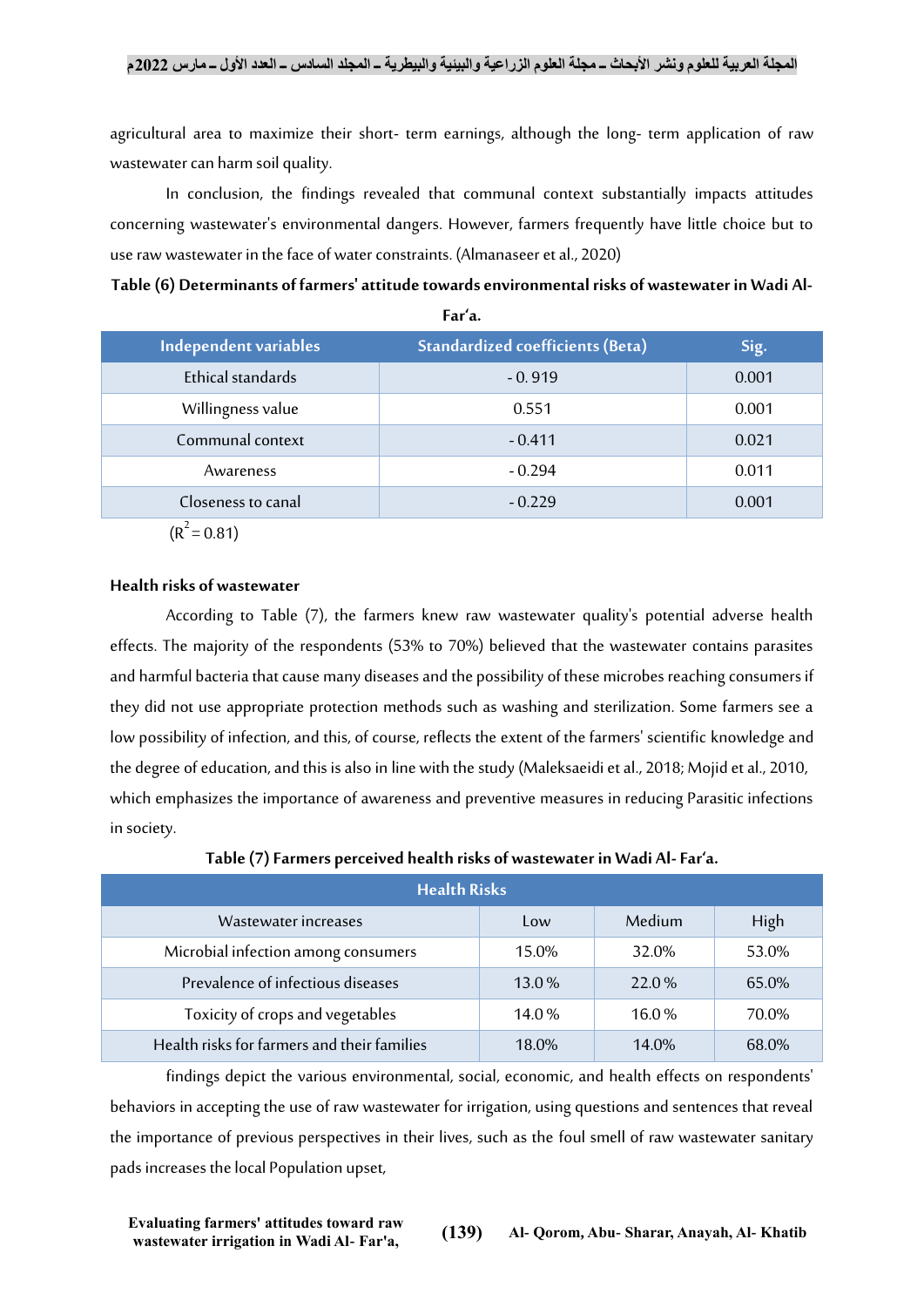RWW health issues also generate an air of uneasiness, and its use has frowned upon in- home culture. According to Figure 9, the economic aspect is the most important in the lives of farmers. Given the current conditions in which people are racing under the high prices of basic materials and the exploitation of traders, despite their knowledge of the potential health risks, which had little impact on their attitudes toward use.

Confirms that health is still absent from the mind, which is expected given the general behavior. As a result, the social acceptance of farmers, and the willingness of consumers to buy, are also necessary (Maleksaeidi et al., 2018).

Farmers' views of health risks were predicted using regression analysis (see Table 1) to describe the variables and their measurements). Table (8) shows that the selected variables explained 61% of the overall variance in attitudes toward health risks. The results showed that proximity to a wastewater channel, environmental value orientation, and knowledge significantly impact the perception of health risks associated with wastewater use.

According to the results, the distance from the sewage channel significantly affects the attitude towards health concerns (Table 8). The farmers at the other end of the canal, supplied with inconsistent RWW, were less concerned about the uplift.

According to Table 8, the biosphere value trend significantly impacts attitudes towards health risks and, consequently, on perceptions of wastewater use. The application of environmental values inspires farmers. Wastewater is handled following ethical guidelines for human, plant, and animal health. Those farmers usually set up their irrigation activities based on the safe use of wastewater to reduce potential health risks. Studies also indicate that wastewater is dangerous to an individual's health. It is greatly influenced by knowledge (Table 8). When it came to the health risks, farmers familiar with them seemed to realize that they were significant. Although some farmers were aware of the harmful consequences of raw wastewater on their health, they continued to use it because there were no other water sources available for agriculture and the economic aspect.

| Independent variables | <b>Standardized coefficients (Beta)</b> | Sig.  |
|-----------------------|-----------------------------------------|-------|
| Closeness to canal    | 0.520                                   | 0.002 |
| value orientation     | $-0.471$                                | 0.006 |
| Knowledge             | $-0.362$                                | 0.009 |

 $(R^2 = 0.61)$ 

#### **4.1.9 Farmers drivers of using RWW irrigation:**

Although farmers had enough awareness about the adverse effects of RWW on the environment and human health and their negative behaviors towards this contaminated water resource, continued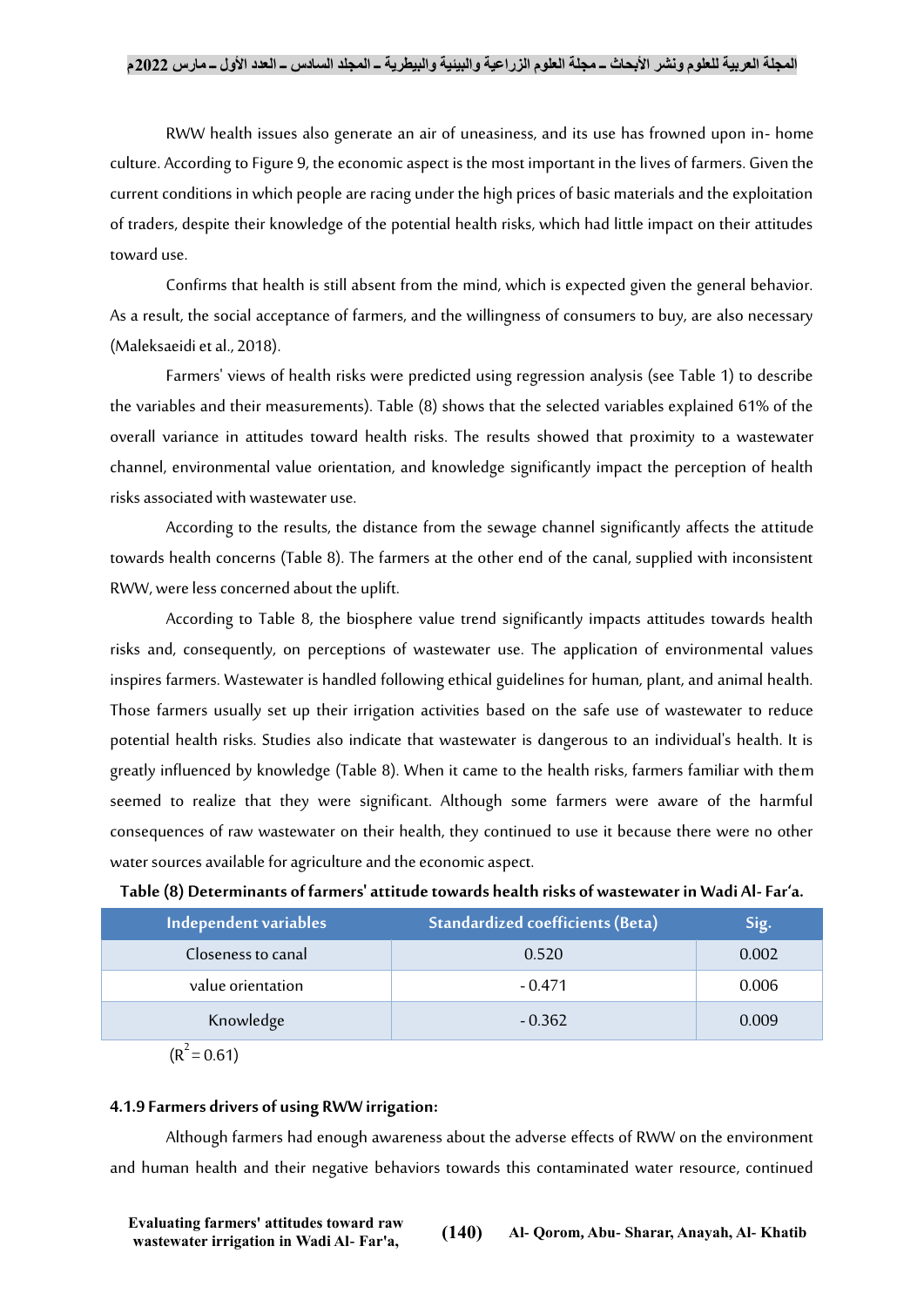using RWW for irrigation crops, prompting to ask, "What are the factors that encourage farmers to employ RWW for irrigation?" Table 9 shows major drivers stated by the vegetable farmers in Wadi Al- Far'a themselves for using RWW for irrigation. The scarcity of water in the research region, according to the results, is the most significant cause for vegetable growers' employment of RWW. Water scarcity due to drought and the Israeli occupation's overexploitation of groundwater resources. Water scarcity has become a real issue for farmers, who are obligated to utilize RWW since they have no other options, affecting all aspects of their livelihood (Owusu et al., 2012).

| No.           | <b>Element of motivation</b>       | Percentage (%) |
|---------------|------------------------------------|----------------|
| 1.            | Water scarcity                     | 88             |
| $\mathcal{L}$ | Difficulty in accessing freshwater | 80             |
| 3.            | Decreasing production costs        | 79             |
| 4.            | Increasing crop yield              | 70             |
| 5.            | Saving freshwater                  | 64             |
| 6.            | Increasing soil fertility          | 54             |

# **Table (2)Farmers drivers to use RWW for crop irrigation in Wadi Al-Far'a.**

Based on Table (9), 70% of the respondents believed that vegetable crops grow well when irrigated with RWW rather than freshwater. Maleksaeidi et al. (2018) showed that raw wastewater irrigation is widespread in developing countries, where limited water resources exist. Farmers believed that RWW increases the production and productivity of vegetable crops (e.g., eggplant, onion, mallow, and corn). Moreover, 79% of the local farmers expressed that the low price of their production cost is another reason for using RWW.

In addition, Farmers believed that RWW provides the plants with necessary nutrients and reduces fertilizers needed by adding nutrients to the soil. Hence, using this water source for agricultural irrigation is economical, as seen in Darvishi et al. (2010).

Additionally, 80% of the vegetable farmers in Wadi Al-Far'a explained that another reason forcing them to apply RWW irrigation is the difficulty accessing freshwater resources. They claimed that the cost of pumping groundwater from underlying aquifers is relatively high. Moreover, 64% of farmers answered that one of the reasons driving them to use RWW is saving freshwater resources. These farmers probably belonged to farmers who had their water wells. Eventually, about 54% of the vegetable farmers believed that soil fertility increases progressively due to the irrigation with RWW. So, one of the reasons for using RWW irrigation is to improve the farm's soil fertility.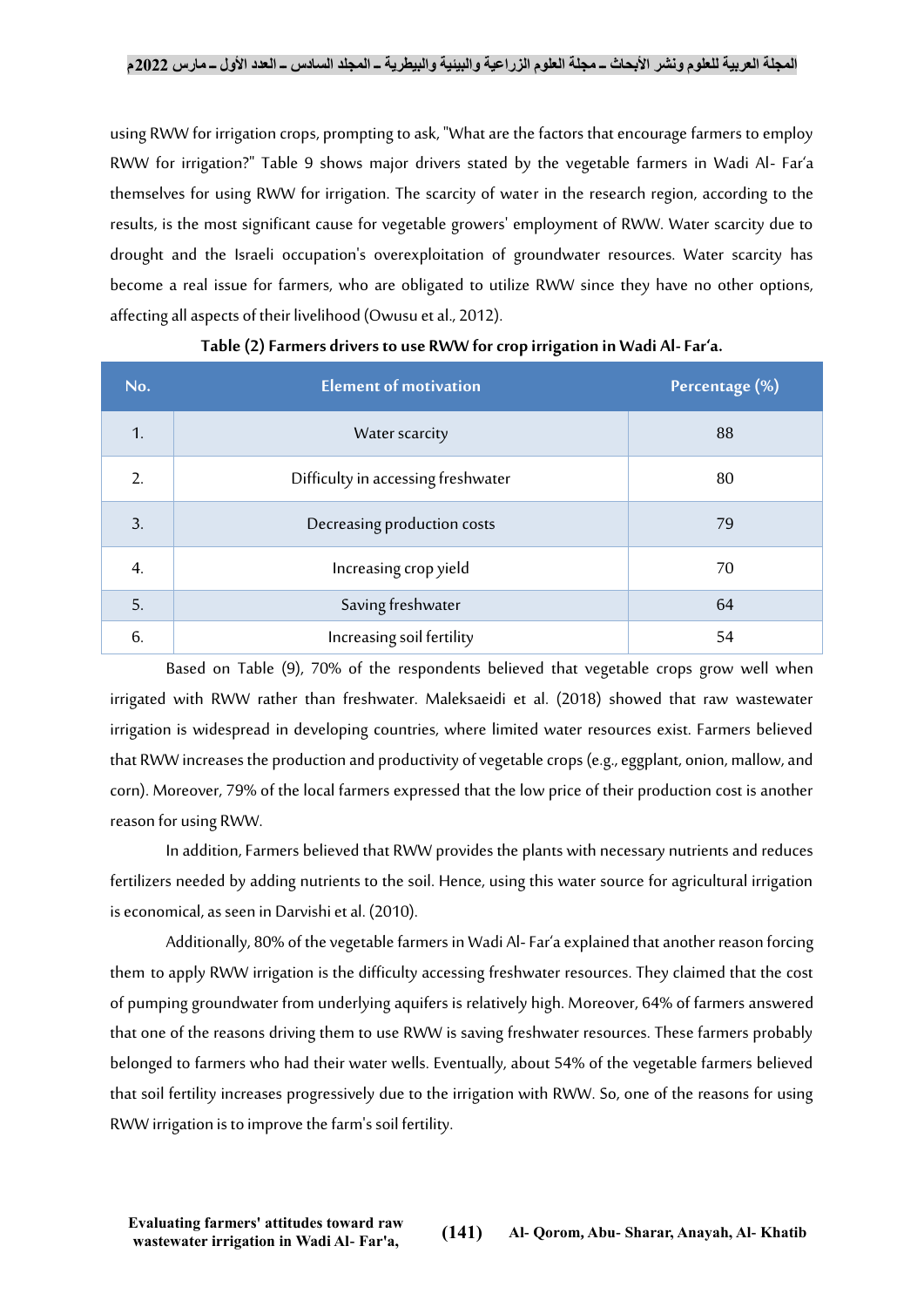The research finding is congruent with the results study (Maleksaeidi et al., 2018). The study showed that the most critical drivers for farmers to utilize untreated wastewater for irrigation were water scarcity, greater crop output, lower production costs, difficulties in getting freshwater, preserving freshwater, and enhancing soil fertility. Also, the findings highlighted the necessity of adopting plans to improve wastewater treatment and proper legislation and practices to increase farmers' commitment to environmental conservation and human health.

#### **Data analysis:**

Collected data and questioners were used as the primary data. The collected primary data were coded, tabulated, and subjected to analysis through a Statistical Package for Social Science (SPSS). The results are presented in tables, graphs, and pie/bar charts. A block diagram is introduced in Figure 4, which presents the complete methodology of all the research.

#### **Conclusion.**

This study aimed to find out how Palestinian farmers' attitudes toward using raw wastewater. Few public opinion polls on wastewater use are undertaken around the world. Similarly, there has been no investigation of the attitudes of Palestinian wastewater users. Farmers' judgments of economic benefits, health, and Farmers' mental dangers result from a complex combination of factors, the most important of which are knowledge, farm distance from wastewater canal, and value orientation. While extension programs help farmers become more aware of wastewater issues, most farmers judge based on their inadequate understanding. Improved extension sees are also required to mitigate wastewater's detrimental effects. According to the findings of this study, vegetable producers are very concerned about the quality of RWW they use for irrigation. They identified the harmful effects of RWW on the ecosystem, which influences farmers' behavior to some extent. The adverse social, environmental, and health effects of exploiting this water supply are causing worry among vegetable farmers.

#### **Data availability:**

The data used to support the findings of this study are available upon request from the corresponding author.

# **Conflicts of interest:**

The authors declare no conflicts of interest regarding the publication of this paper.

#### **Acknowledgments:**

We would like to thank the anonymous reviewers for their valuable suggestions on the original draft of the manuscript.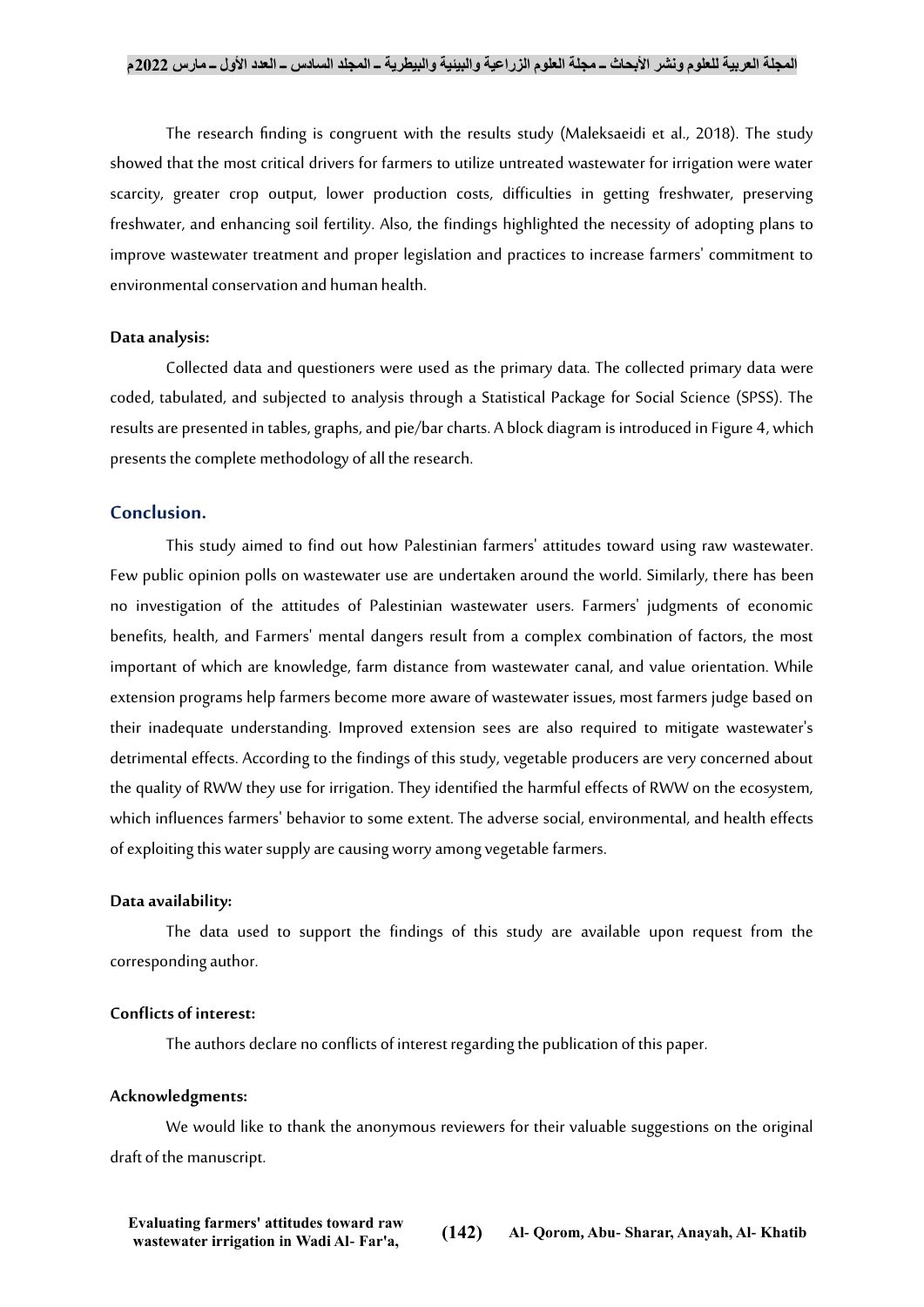# **References.**

- Abboushi, A. M. E., Almasri, M. N., and Shadeed, S. M. (2015). A preliminary investigation of wadi– aquifer interaction in the semi- arid watershed of Faria, Palestine, using a tracer- based methodology. Environmental Earth Sciences, 73(12), 7861–7872.
- Ahsan, M., Younis, A., Riaz, A., Jaskani, M. J., Qasim, M., Hameed, M., Tufail, A., Nafees, M., Abbas, H., and Tariq, U. (2018). Treated and untreated wastewater imparts morphological changes to scented rosa species in the Peri- Urban area. Pakistan Journal of Agricultural Sciences, 55(1), 111–117.
- AL- Qorom, S. M., and Abu- Sharar, T. M. (2021). Soil Quality As Affected By Long- Term Irrigation With Raw Wastewater. Natural Volatiles & Essential Oils Journal| (NVEO), 4651- 4665.
- Almanaseer, N., Hindiyeh, M., & Al- assaf, R. (2020). Hydrological and environmental impact of wastewater treatment and reuse on Zarqa river basin in Jordan. Environments-MDPI, 7(2), 14- 25.
- Anayah, F. M., and Almasri, M. N. (2009). Trends and occurrences of nitrate in the groundwater of the West Bank, Palestine. Applied Geography, 29(4), 588–601.
- Ardakanian, R. (2016). Safe use of wastewater in agriculture: Good practice examples. H. Hettiarachchi (Ed.). United Nations University, Institute for Integrated Management of Material Fluxes and Resources (UNU-FLORES).
- Bougnom, B. P., Thiele- Bruhn, S., Ricci, V., Zongo, C., & Piddock, L. J. V. (2020). Raw wastewater irrigation for urban agriculture in three African cities increases the abundance of transferable antibiotic resistance genes in soil, including those encoding extended- spectrum  $\beta$ - lactamases (ESBLs). Science of the Total Environment, 698.
- Clemens, M., Khurelbaatar, G., Merz, R., Siebert, C., van Afferden, M., & Rödiger, T. (2020). Groundwater protection under water scarcity; from regional risk assessment to local wastewater treatment solutions in Jordan. Science of the Total Environment, 706, 136066.
- Daghara, A., Al- Khatib, I. A., & Al- Jabari, M. (2019). Quality of drinking water from springs in Palestine: West Bank as a Case Study. Journal of Environmental and Public Health, 2019.
- Darvishi, H. H., Manshouri, M., & Farahani, H. A. (2010). The effect of irrigation by domestic wastewater on soil properties. Journal of Soil Science, 1(March), 030–033.
- Ghanem, M. (2012). Socio- economic and environmental impact for the agricultural use of wastewater in the Wadi Nar Catchment/ Dead Sea region. In International Journal of Humanities and Social Science (Vol. 2, Issue 22).
- Hanjra, M. A., Blackwell, J., Carr, G., Zhang, F., & Jackson, T. M. (2012). Wastewater irrigation and environmental health: Implications for water governance and public policy. International Journal of Hygiene and Environmental Health, 215(3), 255–269.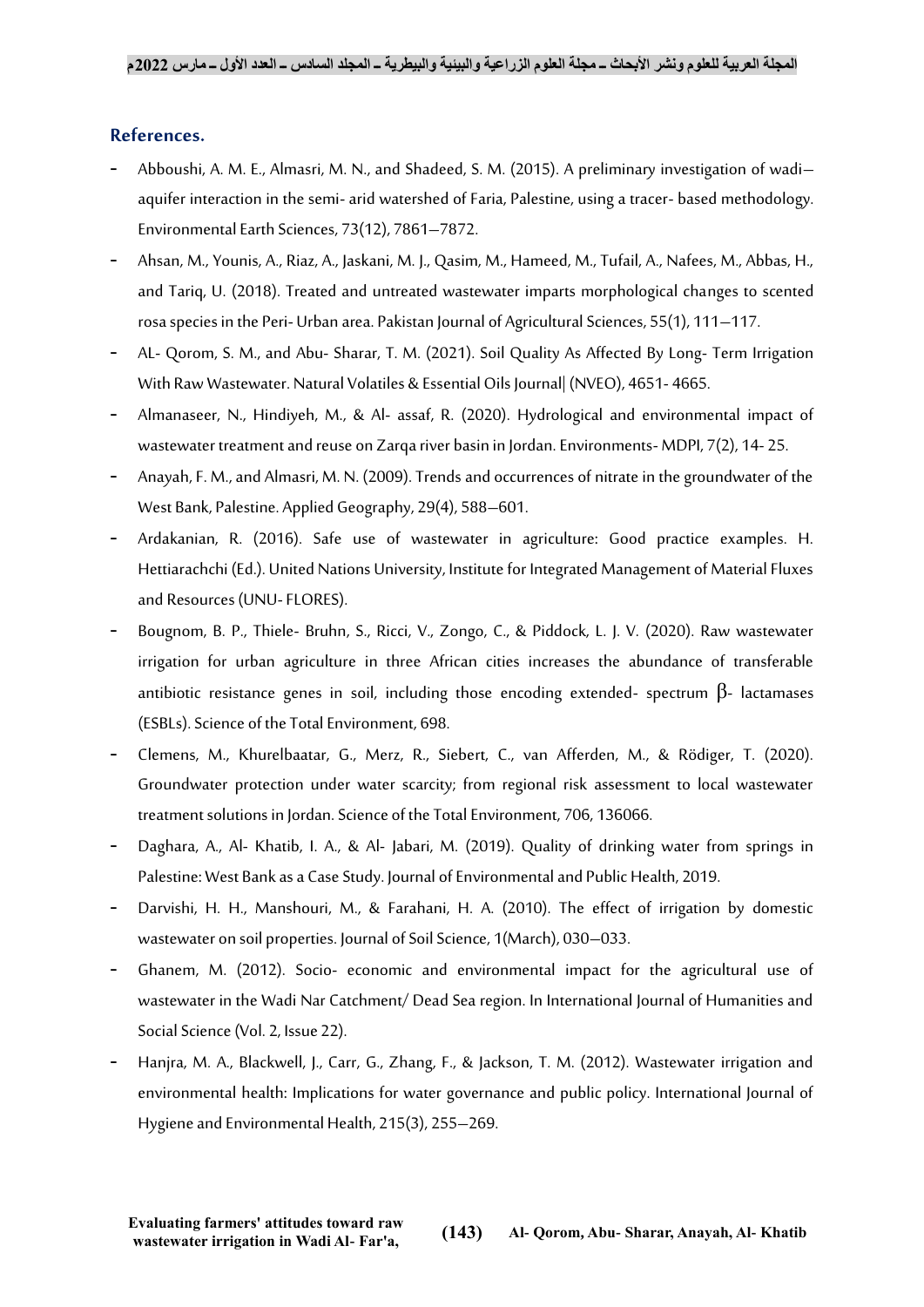- Hussain, I., Raschid, L., Hanjra, M. A., Marikar, F., & Van Der Hoek, W. (2001). A Framework for analyzing socio- economic, health, and environmental impacts of wastewater use in agriculture in developing countries. Water Management International Institute.
- Inyinbor, A. A., Bello, O. S., Oluyori, A. P., Inyinbor, H. E., & Fadiji, A. E. (2019). Wastewater conservation and reuse in quality vegetable cultivation: Overview, challenges and future prospects. Food Control, 98(November 2018), 489–500.
- Krejcie, R. V., and Morgan, D. W. (1970), Determining sample size for research activities. Educational and psychological measurement, 30(3), 607- 610.
- Maleksaeidi, H., Ranjbar, S., Eskandari, F., Jalali, M., & Keshavarz, M. (2018). Vegetable farmers' knowledge, attitude, and drivers regarding untreated wastewater irrigation in developing countries: A case study in Iran. Journal of Cleaner Production, 202, 863–870.
- Mojid, M. A., Wyseure, G. C. L., Biswas, S. K., & Hossain, A. B. M. Z. (2010). Farmers' perceptions and knowledge in using wastewater for irrigation at twelve peri- urban areas and two sugar mill areas in Bangladesh. Agricultural Water Management, 98(1), 79–86.
- Owusu, V., Bakang, J. E. A., Abaidoo, R. C., & Kinane, M. L. (2012). Perception on untreated wastewater irrigation for vegetable production in Ghana. Environment, Development, and Sustainability, 14(1), 135–150.
- PCBS. (2012). General characteristics of the agricultural holders and holdings in the Palestinian Territory. Palestinian Central Bureau of Statistics.
- Peng, L., Zhou, X., Tan, W., Liu, J., & Wang, Y. (2020). Analysis of dispersed farmers' willingness to grow grain and main influential factors based on the structural equation model. Journal of Rural Studies, July 2018, 1–11.
- Qadir, M., Wichelns, D., Raschid- Sally, L., McCornick, P. G., Drechsel, P., Bahri, A., & Minhas, P. S. (2010). The challenges of wastewater irrigation in developing countries. Agricultural Water Management, 97(4), 561–568.
- Rashid, M. M., Kattou'a, M. G., Al- Khatib, I. A., & Sato, C. (2017). Farmers' attitude toward treated sludge use in the villages of West Bank, Palestine. Environmental Monitoring and Assessment, 189(7).
- Rashidul Alam, A. (2017). Some Physical and Chemical Characteristics of Soil in Selected Wetlands at Savar, Bangladesh Studies on the Dynamics, Ecology, and Environment in Relation with the Floristic Diversity of Some Freshwater Wetlands of Greater Dhaka District View project S. In Jahangirnagar University Environmental Bulletin (Vol. 6).
- Rutkowski, T., Raschid-Sally, L., & Buechler, S. (2007). Wastewater irrigation in the developing world-Two case studies from the Kathmandu Valley in Nepal. Agricultural Water Management, **88(1), 83–91.**